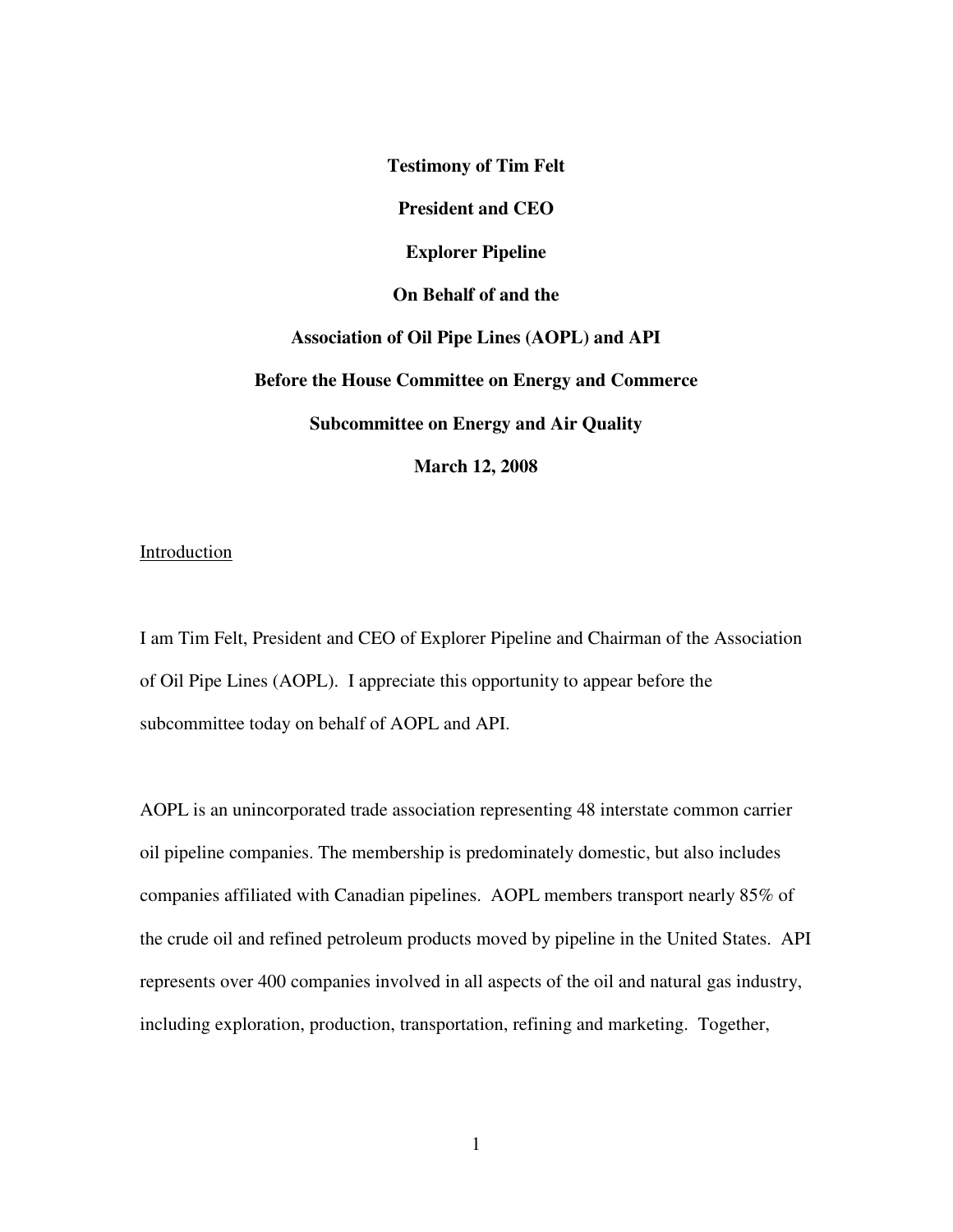these two organizations represent the vast majority of the U.S. pipeline transporters of petroleum products.

Explorer Pipeline operates a 1,880-mile pipeline system that transports gasoline, diesel fuel and jet fuel from the Gulf Coast to the Midwest. Explorer is based in Tulsa, Okla., and serves Houston, Dallas, Fort Worth, St. Louis and Chicago. Through connections with other products pipelines, Explorer serves more than 70 major population centers in 16 states. Explorer currently transports refined products with more than 72 different product specifications for over 60 different shippers. The company does not buy or sell petroleum products; it only provides transportation services. Explorer is owned by subsidiaries of Chevron, Conoco Phillips, Marathon, Sunoco, American Capital and Shell.

#### Summary

It has been over just over a year since enactment of the Pipeline Inspection, Protection, Enforcement, and Security Act of 2006 (PIPES Act). On behalf of the members of AOPL and API, I wish to thank the Members of this subcommittee, and the full committee, for their leadership in passing that important legislation. As the subcommittee reviews the current state of pipeline safety and the progress that has been made since the PIPES Act of 2006 became effective, I would like to update the committee on the ongoing safety activities of the oil pipeline industry. First, the oil pipeline industry will complete the seven year baseline testing for the Integrity Management Program by March 31, 2008. We are proud of the demonstrated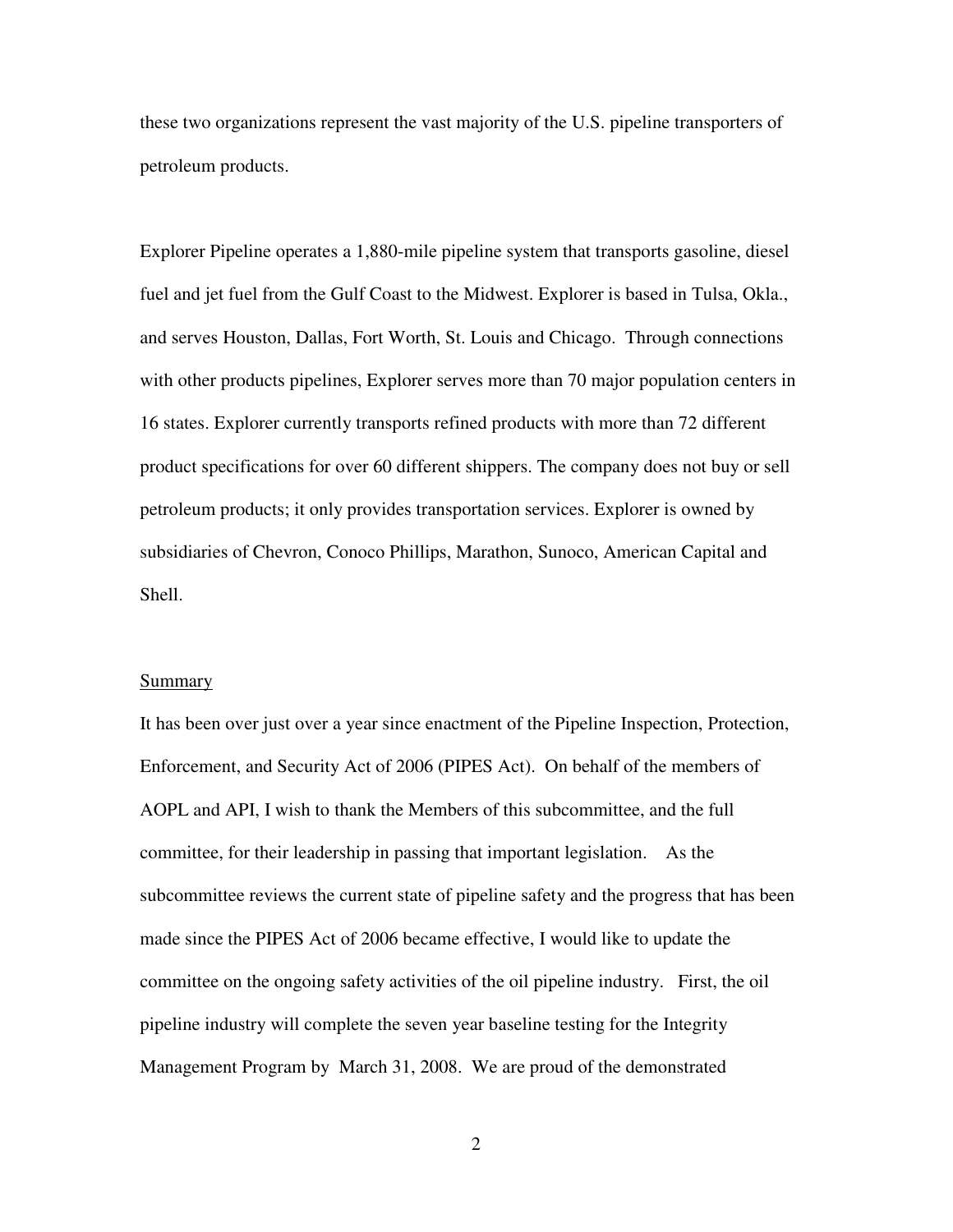improvements in safety this program has produced and look forward to continuing the process used by PHMSA and industry that has brought about this improvement.

## The Role of Pipelines in Petroleum Supply

About 40 percent of total U.S. energy supply comes from petroleum, 96 percent of the energy used in the transportation sector. Fully two-thirds of the ton-miles of domestic petroleum transportation are by pipeline. The major alternatives to pipelines for delivery of petroleum are tank ship and barge, which require the source and user be located adjacent to navigable waters. Trucks and rail also carry petroleum, but are limited in very practical ways in the volume they can transport. In fact, pipelines are the only reasonable way to supply large quantities of petroleum to most of the nation's consuming regions. Pipelines do so efficiently, safely and cost-effectively. Liquid pipelines are the backbone of the fuels industry. Pipelines provide a transportation service only. As common carriers, pipeline rates are controlled by the Federal Energy Regulatory Commission. Pipelines have no influence over crude oil or refined product prices nor do they profit from their sale. The continued safe, reliable operation of this critical infrastructure is an appropriate public policy concern and an important joint responsibility of the industry I represent, the Department of Transportation and the Congress.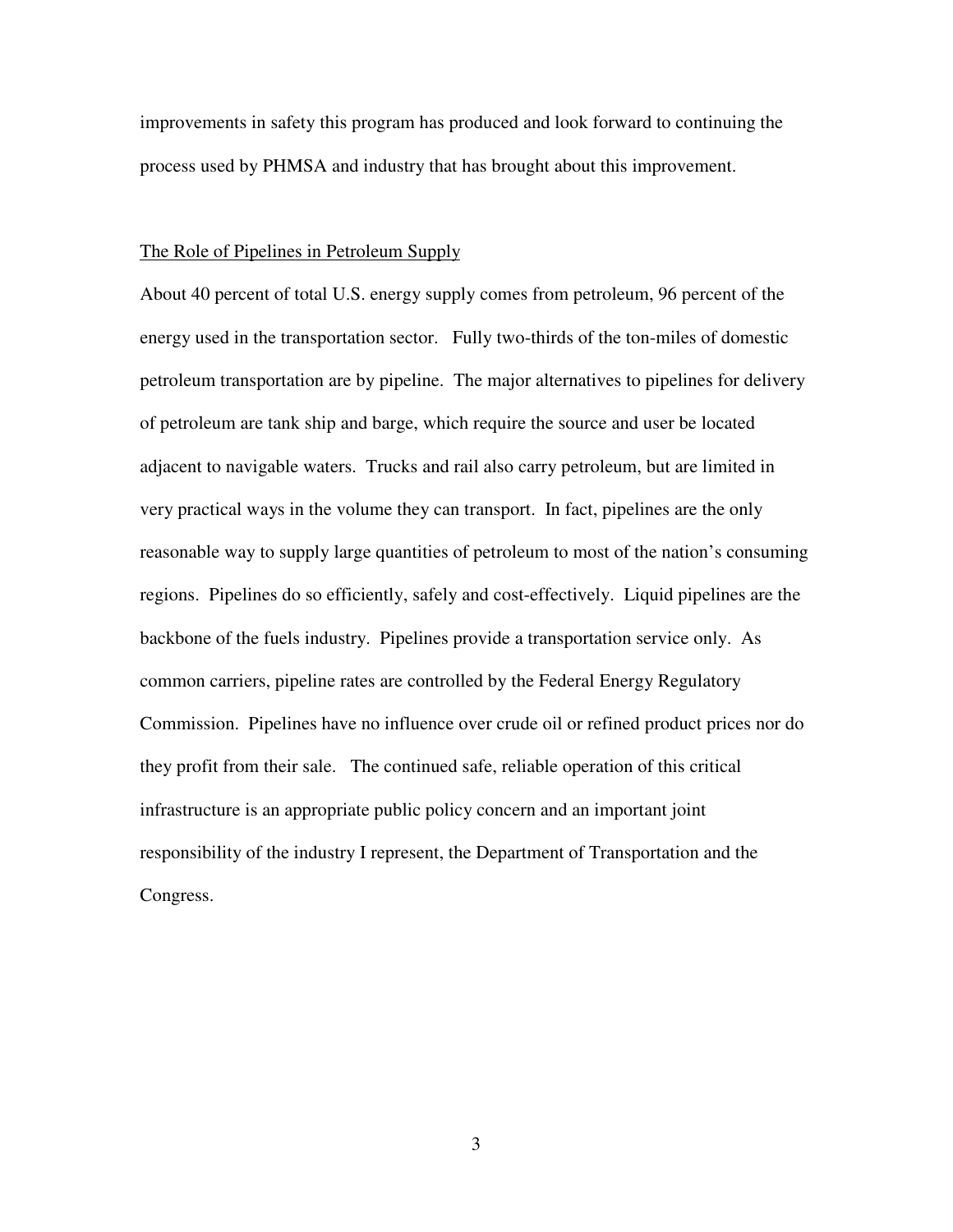#### Progress Report on Pipeline Safety Integrity Management

Since March 2001 (for large operators) and February 2002 (for small operators), oil pipelines have been subject to a mandatory federal pipeline safety integrity management rule (Title 49, section 195.452) administered by the Pipeline and Hazardous Material Safety Administration (PHMSA). The oil pipeline industry's experience with integrity management preceded the enactment of the Pipeline Safety Improvement Act of 2002. Large operators will complete the required 100 percent of their baseline testing of the highest risk segments by the March 31, 2008 deadline set by the integrity management regulations. PHMSA has inspected the performance of each of these operators under the regulations at least twice – an initial "quick hit" inspection and a subsequent full inspection. Regular inspections are a permanent part of the future.

## Improvement in spill record

The oil pipeline spill record has improved dramatically in the last eight years as the attached exhibit shows. The Pipeline Performance Tracking System (PPTS), a voluntary industry program established by AOPL and API, has collected extensive oil pipeline performance data since 1999. The first page of the exhibit shows a decline of over 40% in both the number of spills and the volume released from pipeline facilities. When measured just along the pipeline right-of-way, the area with the most direct potential effect on the public and the environment, both the number and volume of spills have declined over 50%. As you can see in the breakdown on page 2 of the exhibit, the most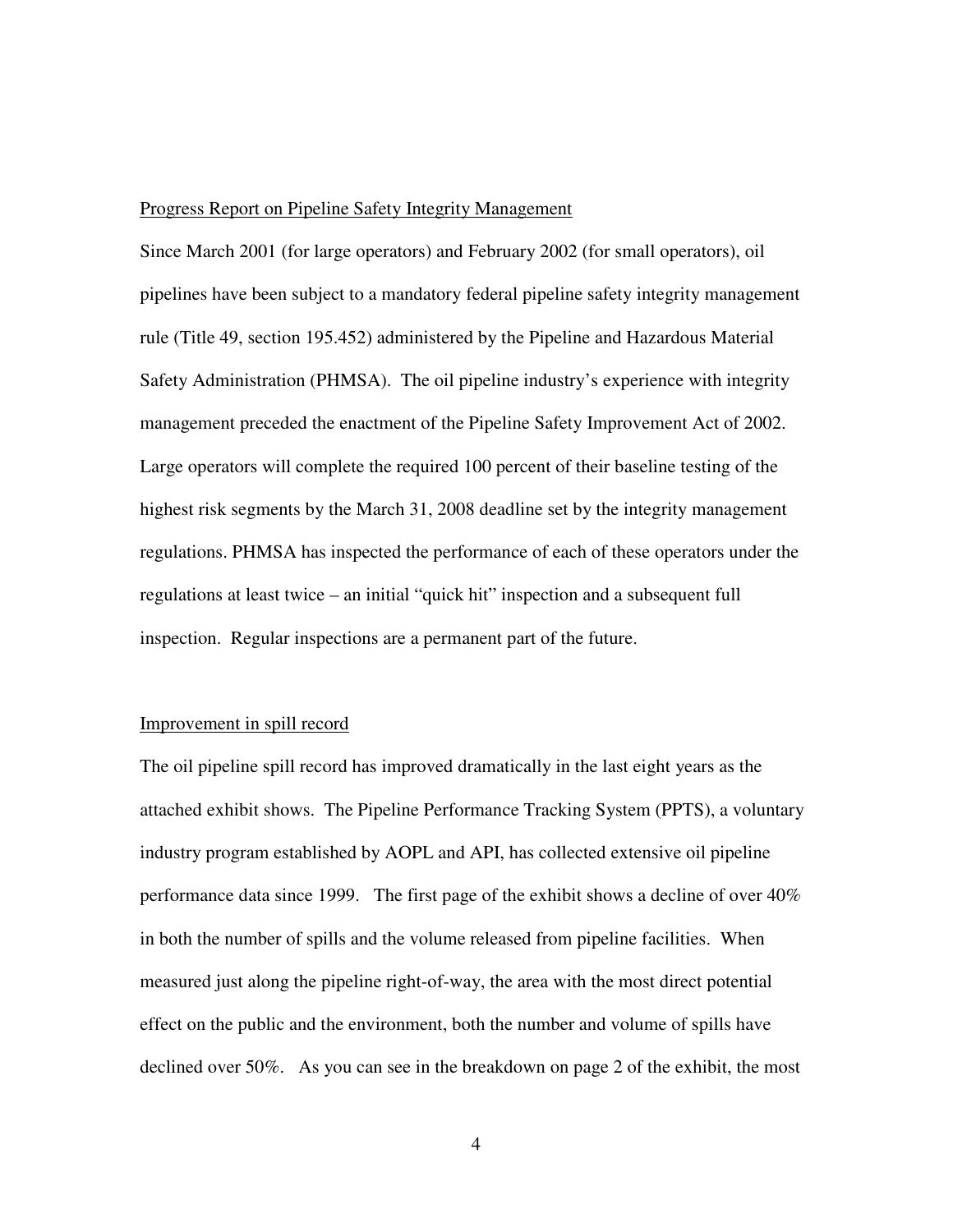dramatic area of improvement from the integrity management program has been the decline in corrosion related spills – nearly 70% in less than 8 years. The integrity management program is clearly a major success.

### Damage prevention

From the liquid pipeline perspective, the cornerstone of the PIPES Act was the focus on underground damage prevention. While the number of spills caused by third party damage has declined significantly, these incidents remain of critical concern to the industry because they result in a disproportionate share of the consequences. Damage to buried pipelines during excavation is a persistent, preventable and significant cause of pipeline releases. Releases caused by excavation damage tend to be more dramatic, larger and more likely to threaten the public and the environment in comparison to releases from other causes. Damage prevention programs are almost totally controlled by the laws of the states. The effectiveness of the framework and enforcement of damage prevention laws varies among the states. The affected interests in damage prevention are typically beyond the reach of any single regulatory authority, so often the most feasible approach is a cooperative one that brings affected interests together in a voluntary commitment to improvement.

As a board member and Chairman of the Common Ground Alliance, an organization that Congress helped start to bring the key interests in damage prevention together in a cooperative effort to improve safety, I can affirm the importance of federal leadership in this area. The PIPES Act provided clear guidance for an effective state program in the "9 elements to effective damage prevention". We hope the additional incentive in the form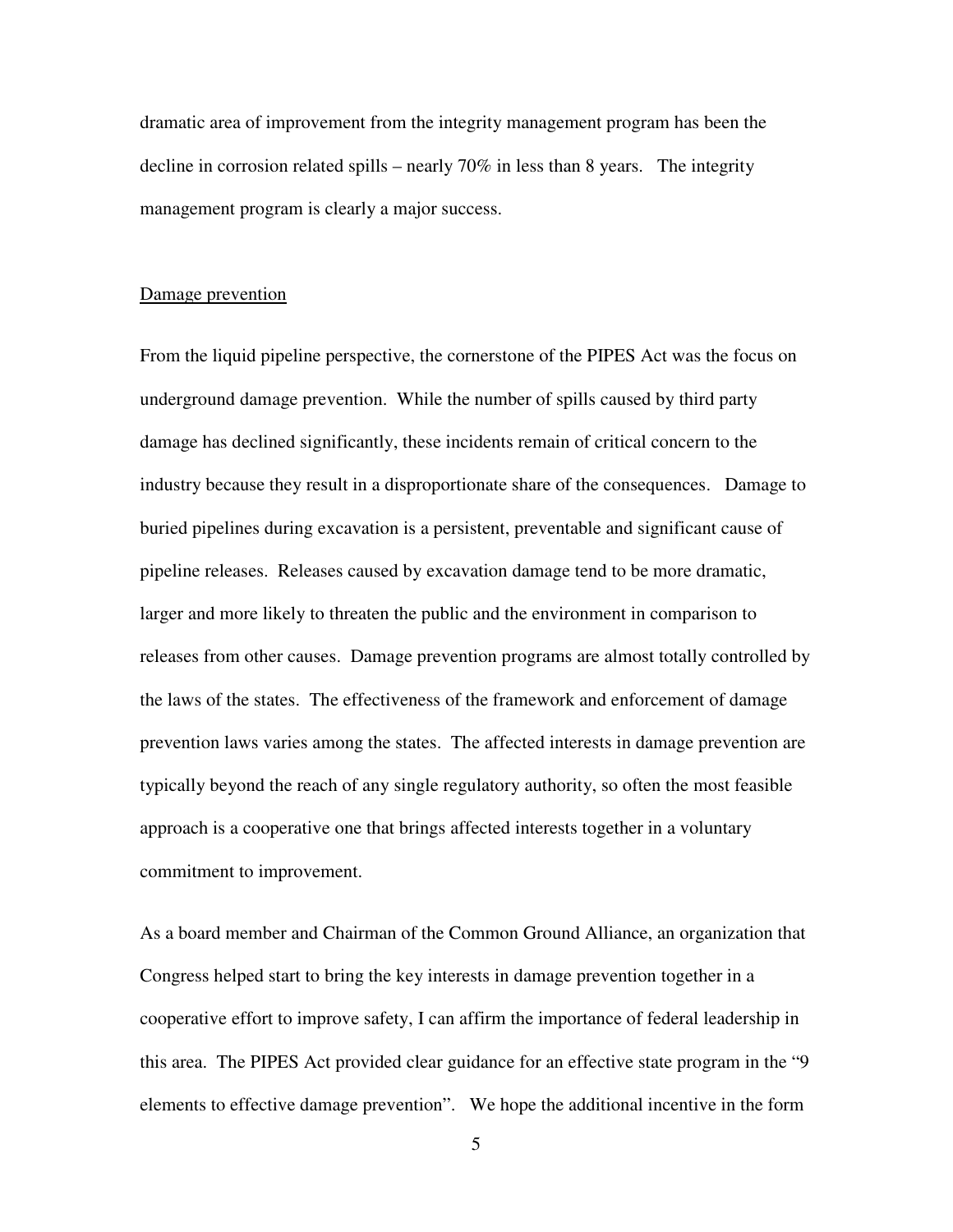of financial resources will encourage the states to review their programs – from effectiveness of implementation to enforcement. We are very encouraged that the first round of solicitations is expected to draw a meaningful number of applicants.

From the industry perspective, we have also stepped up our efforts, working with other stakeholders, to approach the various states on legislative and or regulatory improvements. We believe there are some model state programs that accommodate the needs of the broad group of stakeholders – from underground utilities to the construction industries – that could be emulated across a number of states. We have committed both financial and staff resources at the company and association level to work for improvements in these state programs. We are encouraged by the positive response from the states and hope this program will produce real improvements in damage prevention programs including increased state enforcement of laws and regulations. We commend Congress for putting priority attention on this problem and PHMSA for reaching out to the states and to the industry with such commitment to a common purpose.

#### Oil Pipelines Operated at Low Stress

The PIPES Act required new regulations for oil pipelines operating at low stress. We support PHMSA's approach of implementing the PIPES Act requirement in a two phase approach. We support PHMSA's decision to phase in the rule, addressing first the largersized, riskier pipelines and addressing at a later date all other low-stress pipelines except those exempt from PHMSA's oversight as defined in §195.1(b).

We look forward to PHMSA finalizing the regulation for phase-one implementation.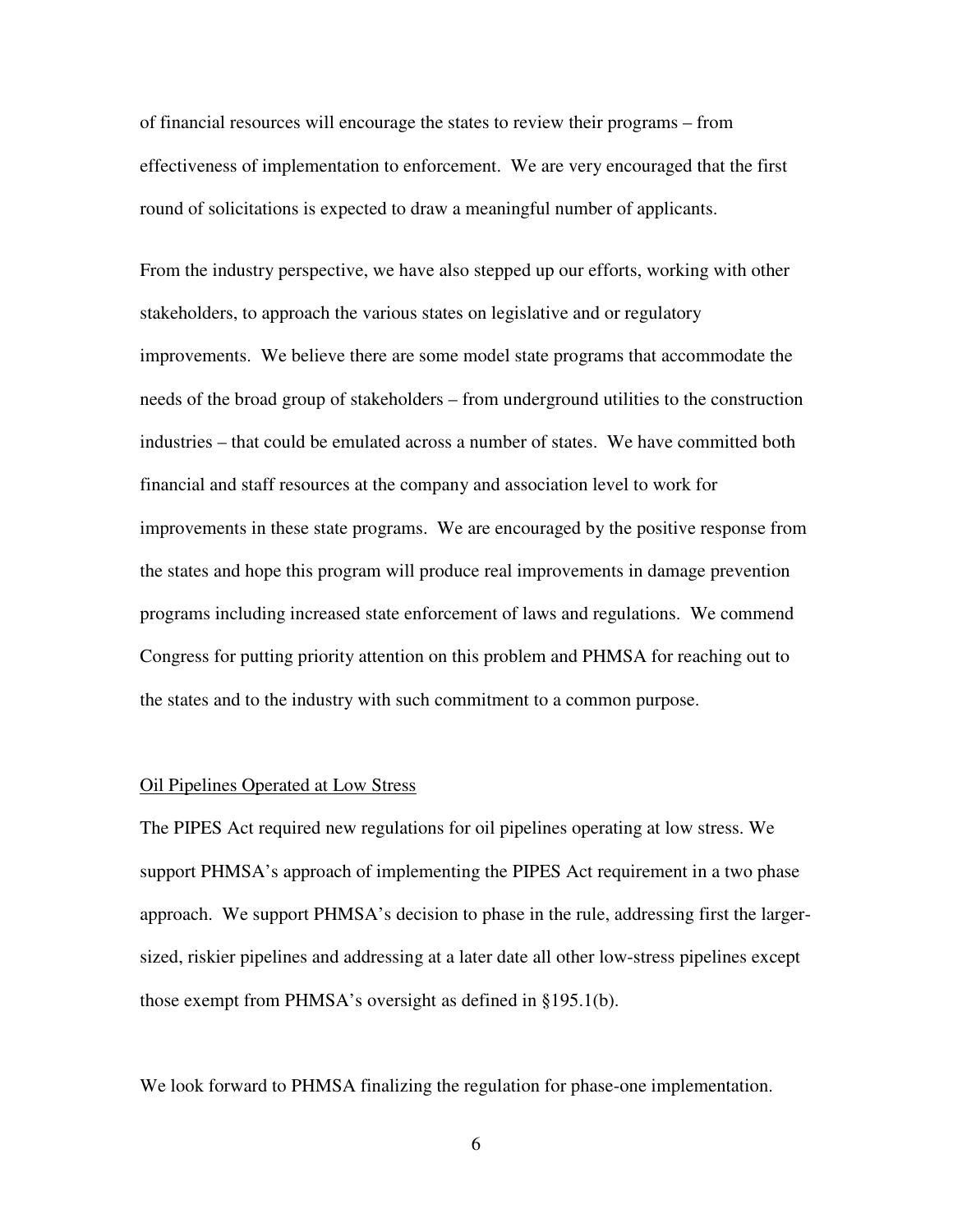### Pipeline Control Room Management

The PIPES Act required the implementation of a plan to address human factors risks associated with control room operations. The liquid pipeline industry has held several workshops with industry controllers, alone and with PHMSA. Our members have a keen interest in the appropriate oversight of control room operations and already have some practices in place that address ergonomics, shift changes and schedules, alertness, appropriate training and qualification, definition of controller roles and responsibilities, and Management of Change. We have been in regular communication with PHMSA concerning an industry consensus standards effort underway to identify issues that operators should take into account when enhancing their plans and procedures. We believe that with the active participation of the senior PHMSA staff, these industry standards will inform as well as form the basis of the control room regulations.

#### Biofuels

While biofuels is not the subject of this hearing, I would like to take this opportunity to update the subcommittee on the status of the oil pipeline industry's efforts in this area. Last year, the industry engaged in an accelerated R&D effort to understand and find solutions to the problem of stress corrosion cracking identified with the presence of ethanol in some pipeline and tank facilities. This research is being carried out under the auspices of the Pipeline Research Council International (PRCI) with the active support and participation of the PHMSA.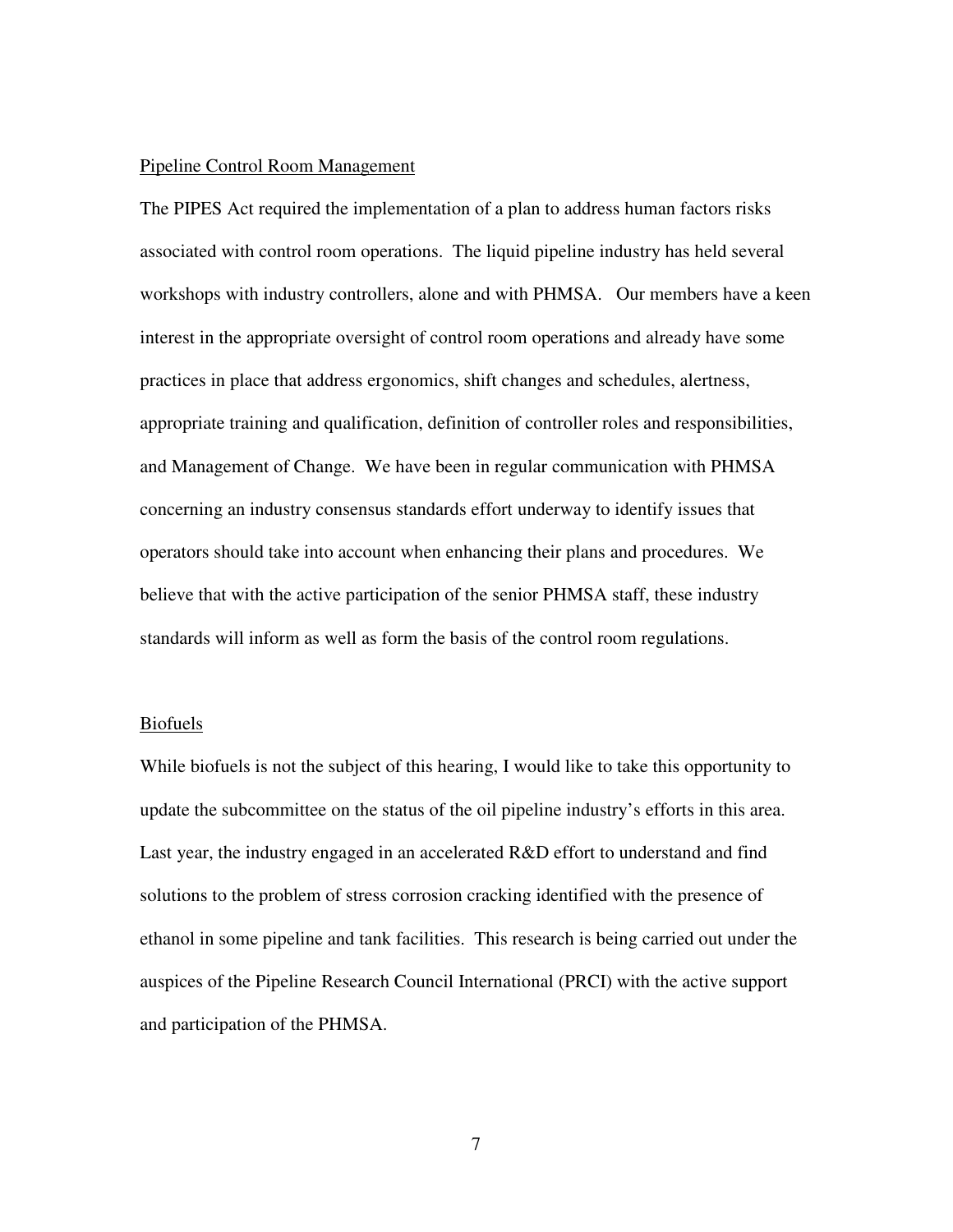Members of the research team believe the test results to date are very encouraging signs that the industry will be able to address the safety and technical challenges to pipeline transportation of ethanol. We will be pleased to provide a more detailed technical briefing for the committee by the research scientists at some future date.

Dating to the early 1990's, operators have found that ethanol has lead to Stress Corrosion Cracking (SCC) in tankage and piping associated with blending, storage and distribution facilities. The safety concerns created by the development of SCC is the focus of the industry's R&D efforts. The test results to date indicate the following:

\* The origin and manufacturing process of ethanol has significant impact on development of Stress Corrosion Cracking (SCC)

\* The development of SCC is significantly reduced by decreasing oxygen content of fuel grade ethanol, regardless of its origin

\* Potential means to mitigate SCC have been identified and are being tested

\* Early test results indicate a blend of 90% gasoline 10% ethanol may be transported on existing pipelines without causing SCC.

Another technical challenge to pipeline transportation of ethanol is maintaining product quality. Ethanol has an affinity for water which can be picked up as the product flows through the pipeline network. In current multi-product pipelines, small amounts of water enter the pipeline system through fuels as well as terminals and tank roofs. The industry expects that pipeline operators will be able to overcome this issue on an individual pipeline system basis.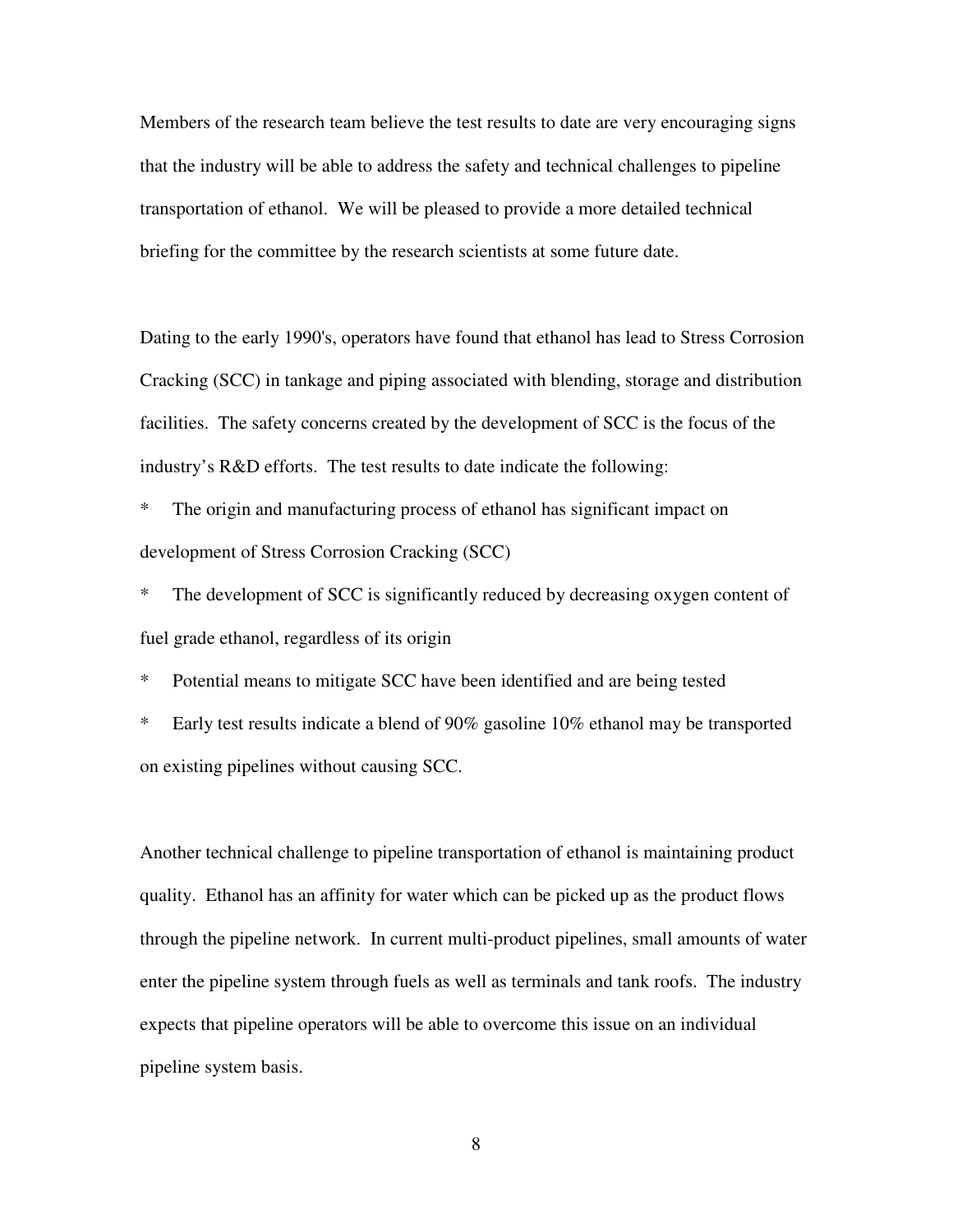We will continue to keep the subcommittee and the rest of Congress informed of developments.

# **Conclusion**

We believe the industry efforts in concert with the PHMSA have clearly resulted in significant improvements in the safe operation of hazardous liquid and natural gas pipelines. We are committed to that program with a goal to continuous safety and environmental improvement.

Thank you for the opportunity to testify before the Subcommittee on these important matters.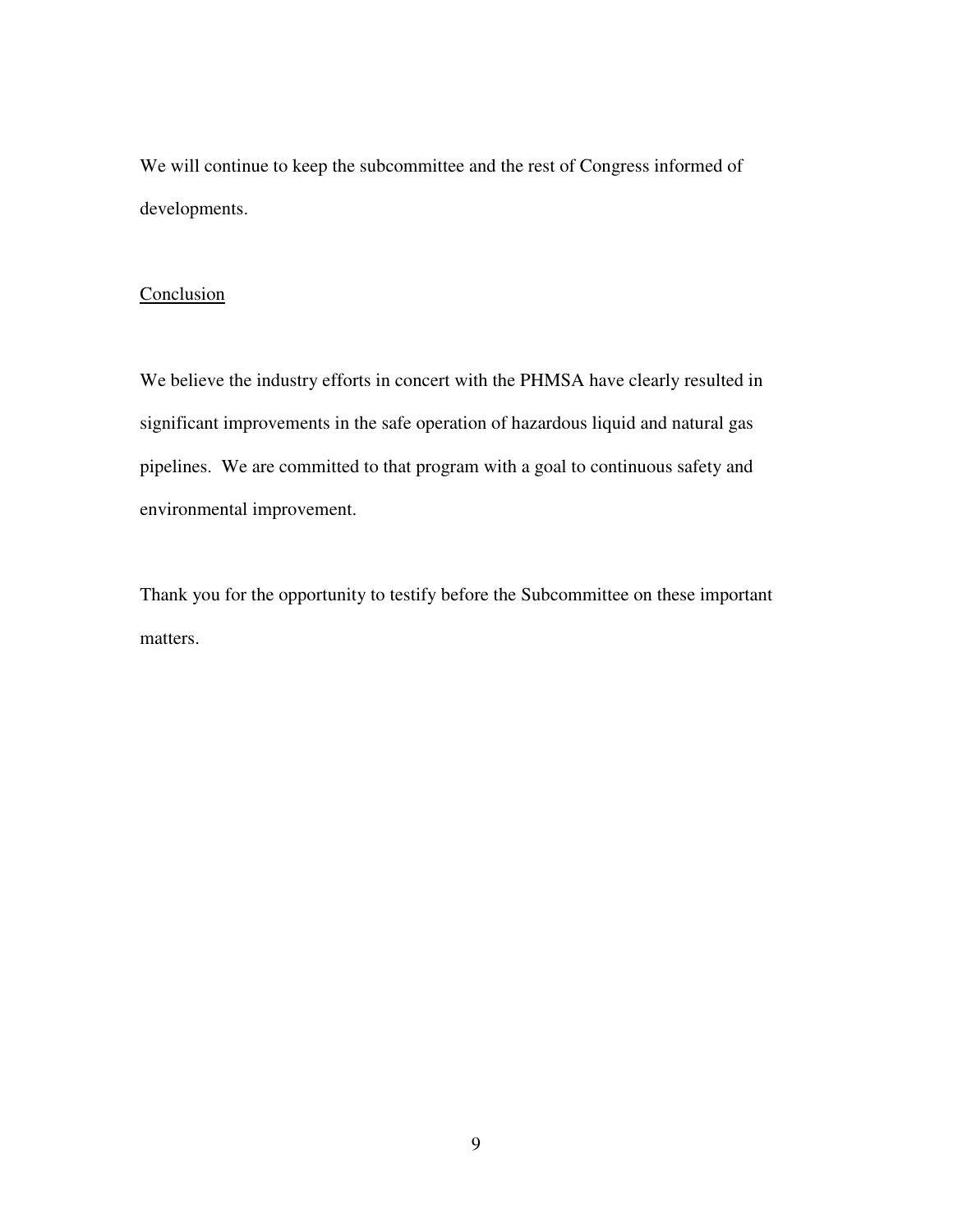

Source: Pipeline Performance Tracking System, a voluntary spill reporting system involving 85% of the U.S. liquids pipeline mileage. Percentage decline from 1999-2001 average to 2004-2006 average.

The graphs depict the pattern in the number of spills and the volume released, illustrating the dramatic decline in each measure. They show total incidents (top-line) and break out-those incidents that occurred along the right-of-way (bottom line), where there is greater risk to the public. The hurricanes of 2004 and 2005 (Ivan, Katrina and Rita) account for the increase in barrels released which affects 3-year averages ending in 2004, 2005 and 2006. These hurricane-related events primarily involved losses from storage tanks.

If you take out the hurricane volumes, the decline in the number of spills is about the same as the decline in the volume spilled for total incidents. For spills along the right-of-way, which had almost no impact from the hurricanes, the decline is even more rapid -  $56\%$  for the number of spills, and  $52\%$  for the volume released.

Any spill is significant, and the industry and its individual operators have proactively developed a diverse set of strategies to improve the record. The data are shown per mile: number of incidents divided by number of miles, or barrels released divided by number of miles.

Named years represent 3-year averages ending in that year.